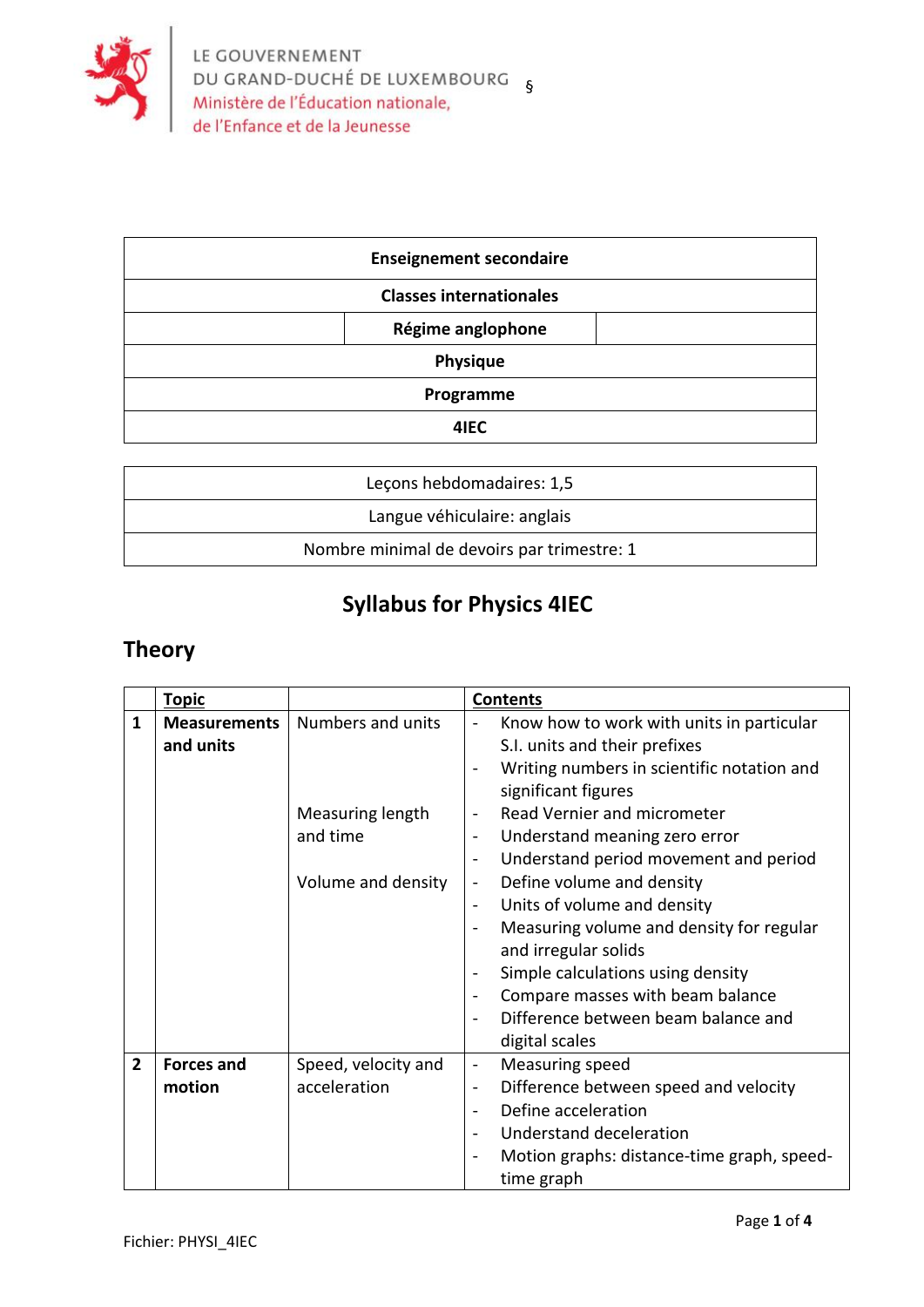

LE GOUVERNEMENT<br>DU GRAND-DUCHÉ DE LUXEMBOURG<br>Ministère de l'Éducation nationale,<br>de l'Enfance et de la Jeunesse

|   |                               | Forces in balance<br>Force, mass and<br>acceleration<br>Friction and braking | Meaning of slope (gradient) as rate of<br>$\overline{\phantom{a}}$<br>change of speed in time<br>Recognize difference between uniform and<br>non-uniform movement from velocity-time<br>graphs<br>Interpret area under speed-time line as<br>distance travelled<br>Acceleration g of free fall (omit upward<br>movement)<br>Free body diagram: isolate object to identify<br>forces acting on it<br><b>Measuring force</b><br>Different types of forces and arrow<br>$\blacksquare$<br>representation<br>Newton's first law of motion<br>Meaning of terminal velocity<br>Newton's second law: notion of inertia,<br>$\overline{\phantom{a}}$<br>resulting force in one direction<br>Different effects of forces<br>$\blacksquare$<br>Stopping distance<br>$\blacksquare$<br>Friction: how can it be useful, how can it be<br>reduced |
|---|-------------------------------|------------------------------------------------------------------------------|--------------------------------------------------------------------------------------------------------------------------------------------------------------------------------------------------------------------------------------------------------------------------------------------------------------------------------------------------------------------------------------------------------------------------------------------------------------------------------------------------------------------------------------------------------------------------------------------------------------------------------------------------------------------------------------------------------------------------------------------------------------------------------------------------------------------------------------|
|   |                               | Force, weight and<br>gravity                                                 | Define difference between weight and mas<br>$\qquad \qquad \blacksquare$<br>Changing weight, fixed mass<br>$\overline{\phantom{a}}$                                                                                                                                                                                                                                                                                                                                                                                                                                                                                                                                                                                                                                                                                                  |
|   |                               | Action and reaction                                                          | Newton's third law<br>$\blacksquare$<br>Propulsion of rockets<br>$\blacksquare$                                                                                                                                                                                                                                                                                                                                                                                                                                                                                                                                                                                                                                                                                                                                                      |
| 3 | <b>Forces and</b><br>pressure | Forces and turning<br>effects<br>Stretching and<br>compressing<br>Pressure   | Define moment of a force<br>$\qquad \qquad \blacksquare$<br>Principle of moments<br>Condition of equilibrium: forces and<br>$\blacksquare$<br>moments<br>Centre of mass and stability<br>$\overline{\phantom{a}}$<br>Hooke's law and meaning of spring constant<br>$\blacksquare$<br>Plot force versus load and meaning of slope<br>$\blacksquare$<br>Pressure between solids<br>$\blacksquare$<br>Pressure in liquids (deriving formula for<br>$\blacksquare$<br>hydrostatic pressure optional)<br>Hydraulic systems<br>Pressure from the air<br>$\blacksquare$<br>Atmospheric pressure<br>Measuring pressure using a manometer<br>$\blacksquare$                                                                                                                                                                                   |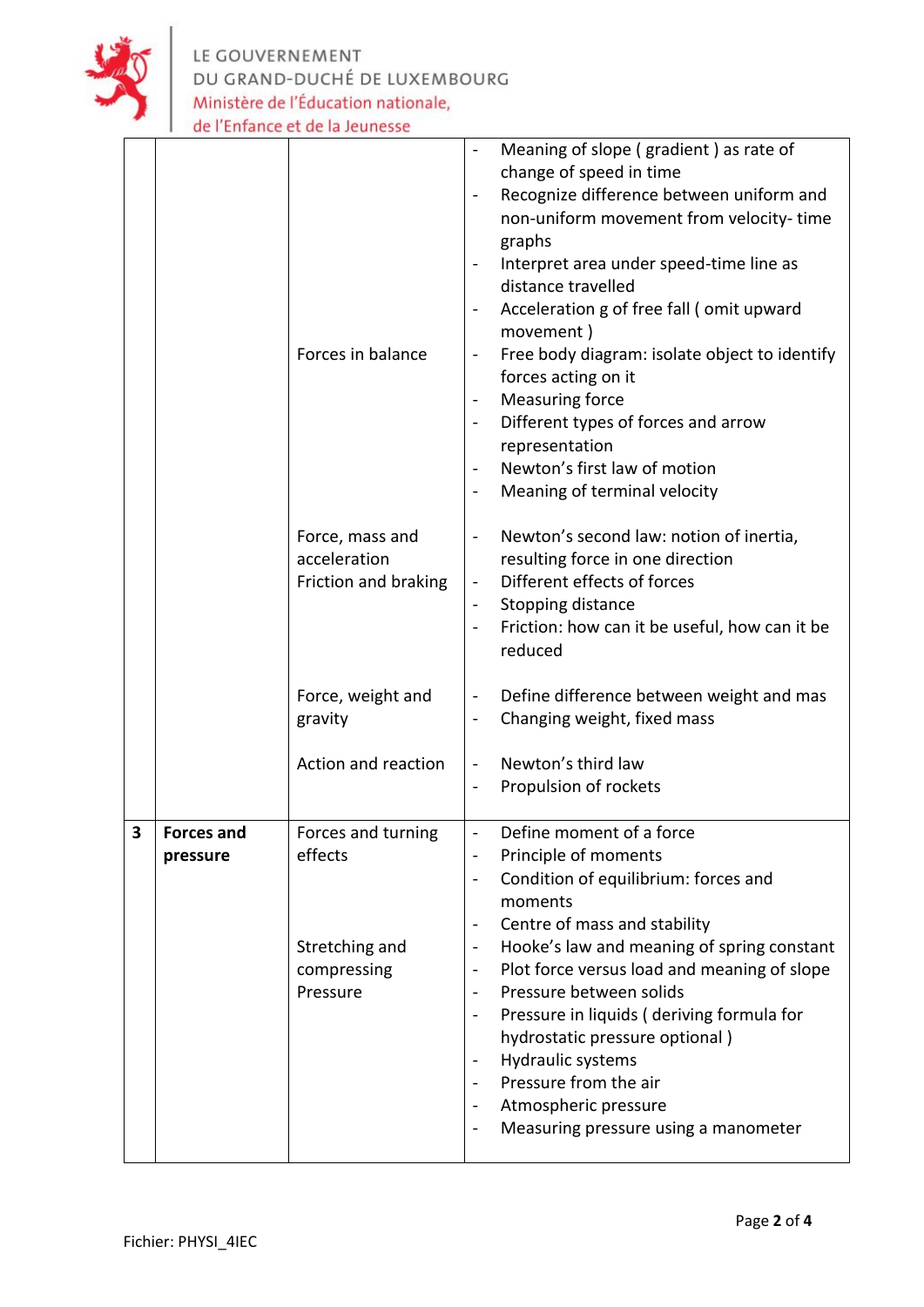

| 4 | <b>Work and</b> | Work and energy            | Define work and energy<br>$\blacksquare$                                 |
|---|-----------------|----------------------------|--------------------------------------------------------------------------|
|   | energy          |                            | Different forms of energy<br>$\qquad \qquad \blacksquare$                |
|   |                 |                            |                                                                          |
|   |                 |                            |                                                                          |
|   |                 | <b>Transforming energy</b> | Conservation of energy<br>$\qquad \qquad \blacksquare$                   |
|   |                 |                            | Understand difference between work done                                  |
|   |                 |                            | and energy transformed                                                   |
|   |                 |                            |                                                                          |
|   |                 |                            |                                                                          |
|   |                 | Calculating potential      | Sankey diagrams<br>$\qquad \qquad \blacksquare$                          |
|   |                 | and kinetic energies       | Solve simple problems<br>$\overline{\phantom{0}}$                        |
|   |                 |                            |                                                                          |
|   |                 | Efficiency and power       | Define efficiency<br>$\blacksquare$                                      |
|   |                 |                            | Link between efficiency and power<br>$\overline{\phantom{a}}$            |
|   |                 |                            |                                                                          |
|   |                 | Energy for electricity     | Optional : personal research                                             |
|   |                 | and energy                 |                                                                          |
|   |                 | resources                  |                                                                          |
| 5 | <b>Thermal</b>  | Temperature                | Understand notion of temperature<br>$\blacksquare$                       |
|   | physics         |                            | Understand difference between heat and                                   |
|   |                 |                            |                                                                          |
|   |                 |                            | thermal energy                                                           |
|   |                 |                            | Absolute zero and kelvin unit                                            |
|   |                 |                            |                                                                          |
|   |                 | Expanding solids and       | Conversion kelvin and degree Celsius<br>$\blacksquare$                   |
|   |                 | liquids                    | Understand why solids and liquids expand<br>$\qquad \qquad \blacksquare$ |
|   |                 |                            | when heated                                                              |
|   |                 |                            |                                                                          |
|   |                 |                            | Effects and uses of thermal expansion<br>$\blacksquare$                  |
|   |                 |                            | Volume change when water freezes and its<br>$\blacksquare$               |
|   |                 |                            | effects                                                                  |
|   |                 |                            |                                                                          |
|   |                 | Thermal conduction         | Factors affecting thermal conduction<br>$\qquad \qquad \blacksquare$     |
|   |                 |                            |                                                                          |
|   |                 |                            | Good and poor thermal conductors<br>$\blacksquare$                       |
|   |                 |                            | Uses of insulating materials<br>$\qquad \qquad$                          |
|   |                 |                            |                                                                          |
|   |                 | Thermal convection         | Examples of convection currents<br>$\qquad \qquad \blacksquare$          |
|   |                 |                            | Examples and uses of convection currents<br>$\blacksquare$               |
|   |                 |                            |                                                                          |
|   |                 |                            |                                                                          |
|   |                 | Thermal radiation          | Nature of thermal radiation<br>$\overline{a}$                            |
|   |                 |                            | Examples of emitters, reflectors and<br>$\overline{\phantom{0}}$         |
|   |                 |                            | absorbers                                                                |
|   |                 |                            | Greenhouse effect, solar panel and vacuum<br>$\qquad \qquad$             |
|   |                 |                            | flask                                                                    |
|   |                 |                            |                                                                          |